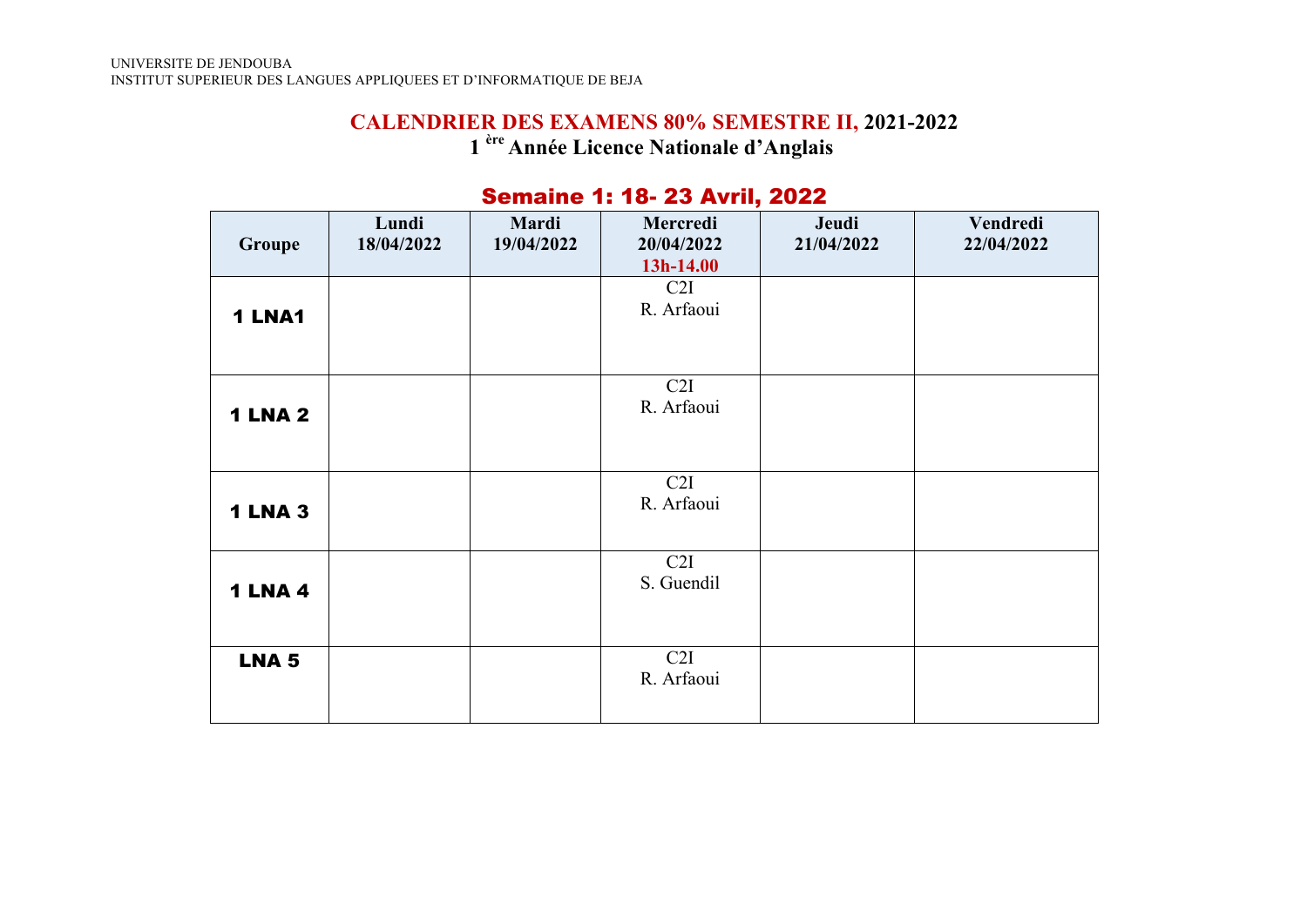#### **CALENDRIER DES EXAMENS 80% SEMESTRE I : 2021-2022 1 ère Année Licence Nationale d'Anglais**

#### **Groupe Lundi 25/04/2022 Mardi 26/04/2022 Mercredi 27/04/2022 Jeudi 28/04/2022 Vendredi 29/04/2022** 1 LNA1 Business Case **Studies** H. Laabidi Listening M.Souissi French for Specific Purposes A. Brahim **Translation** T. Kouki Oral Skills H. Harbaoui Soft Skills H. Abidi 1 LNA 2 **Translation** A. Kouki Soft Skills M. Guettiti Oral Skills N. Bejaoui French for Specific Purposes Business Case Studies A. Brahim M. Souissi Listening A. Rebai 1 LNA 3 Soft Skills H. Abidi Oral Skills N. Bejaoui Business Case Studies M. Souissi French for Specific Purposes A. Brahim Listening M.Souissi Translation A. Kouki 1 LNA 4 Soft Skills H. Abidi French for Specific Purposes A. Brahim **Translation** T. Kouki Listening M.Souissi Business Case Studies Oral Skills M. Souissi N. Bejaoui 1 LNA 5 Business Case **Studies** H. Abidi Oral Skills N. Bejaoui French for Specific Purposes A. Brahim Soft Skills H. Abidi **Translation** A. Kouki

#### Semaine 2: 25-30 Avril, 2022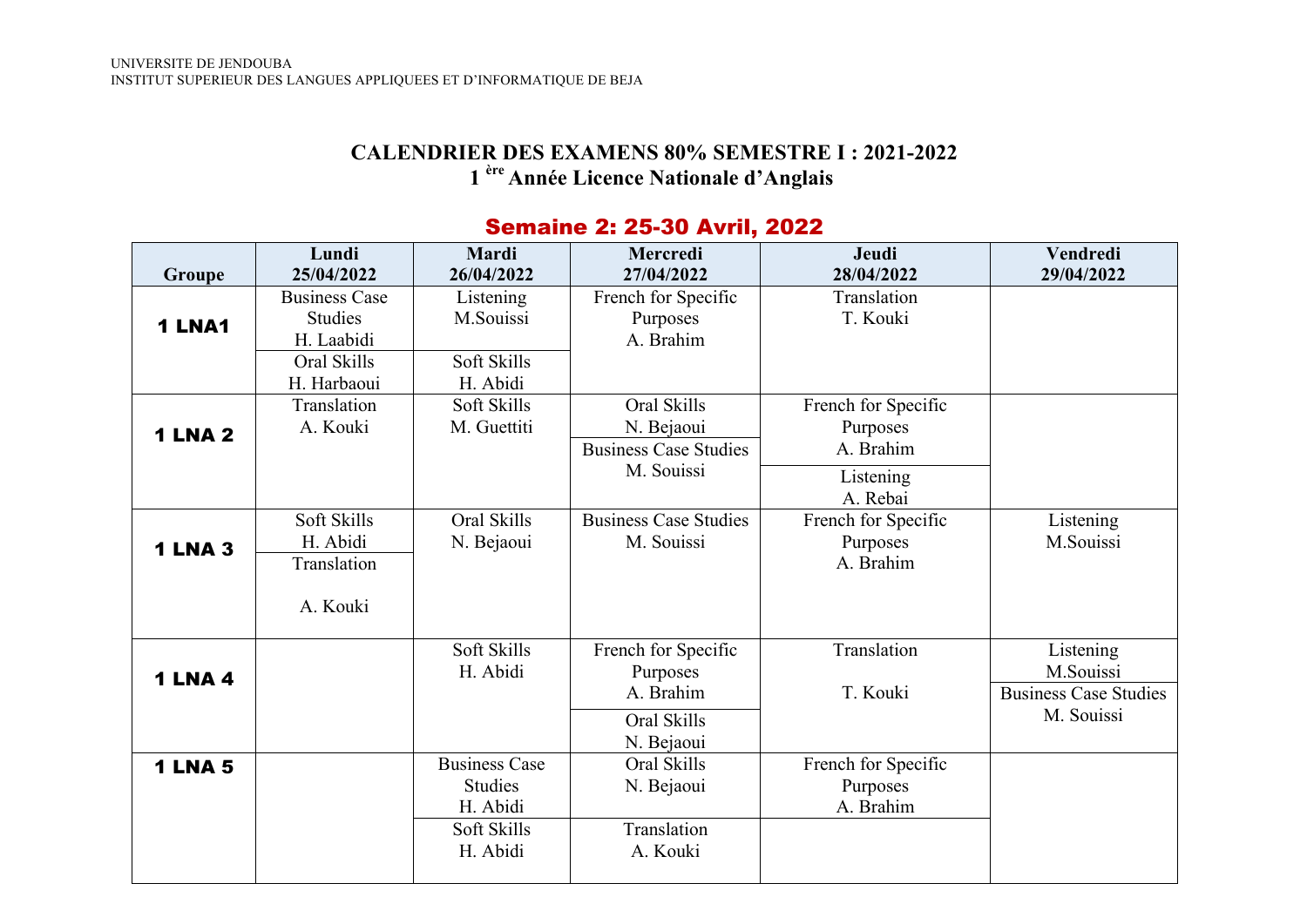# **CALENDRIER DES EXAMENS 80% SEMESTRE II, 2021-2022**

**2 ème Année Licence Nationale d'Anglais**

# Semaine 2 : 25- 30 Avril, 2022

| Groupe         | Lundi<br>25/04/2022                            | <b>Mardi</b><br>26/04/2022 | <b>Mercredi</b><br>27/04/2022 | Jeudi<br>28/04/2022                            | <b>Vendredi</b><br>29/04/2022                  | <b>Samedi</b><br>30/04/2022                     |
|----------------|------------------------------------------------|----------------------------|-------------------------------|------------------------------------------------|------------------------------------------------|-------------------------------------------------|
| 2 LNA1         | Arabic for Specific<br>Purposes<br>A. Makhlabi |                            | Internship<br>H. Bahlous      | French for Specific<br>Purposes<br>A. Najlaoui |                                                | Entrepreneurial<br><b>Skills</b><br>S. Ghanmi   |
| <b>2 LNA 2</b> |                                                |                            | Internship<br>H. Bahlous      | Arabic for Specific<br>Purposes<br>I. Mehnane  | French for Specific<br>Purposes<br>A. Najlaoui | Entrepreneurial<br><b>Skills</b><br>S. Mekni    |
| <b>2 LNA 3</b> | Arabic for Specific<br>Purposes<br>A. Makhlabi |                            | Internship<br>H. Bahlous      |                                                | French for Specific<br>Purposes<br>A. Najlaoui | Entrepreneurial<br><b>Skills</b><br>A. Lamouchi |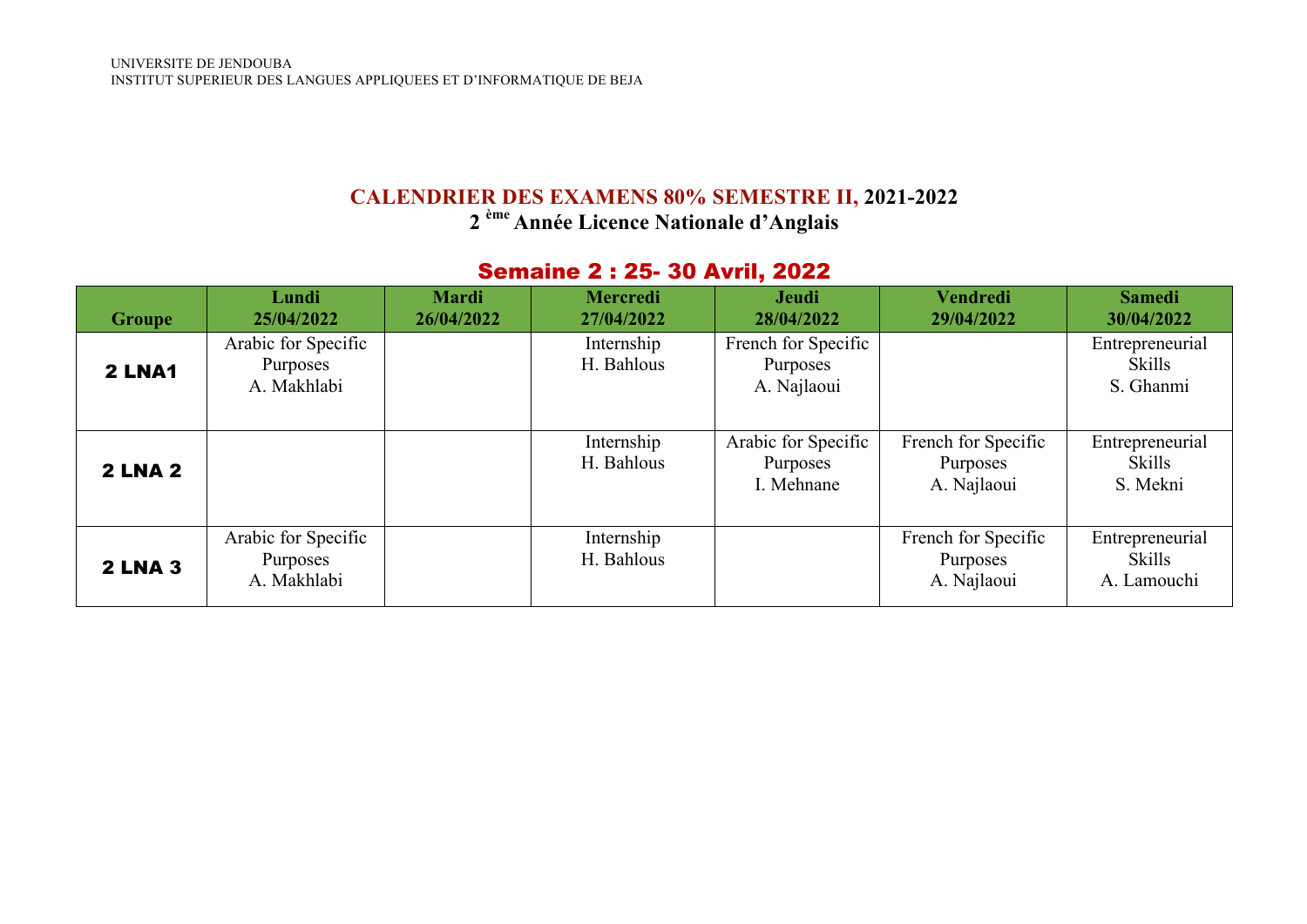### **CALENDRIER DES EXAMENS 80% SEMESTRE II, 2021-2022 3 ème Année Licence Nationale d'Anglais**

# Semaine 1: 18- 23 Avril, 2022

| <b>Groupe</b>  | Lundi<br>18/04/2022 | <b>Mardi</b><br>19/04/2022 | <b>Mercredi</b><br>20/04/2022 | <b>Jeudi</b><br>21/04/2022                     | <b>Vendredi</b><br>22/04/2022 |
|----------------|---------------------|----------------------------|-------------------------------|------------------------------------------------|-------------------------------|
| <b>3 LNA 1</b> |                     |                            |                               | Entrepreneurial<br><b>Skills</b><br>A. Bahlous |                               |
| <b>3 LNA 2</b> |                     |                            |                               |                                                |                               |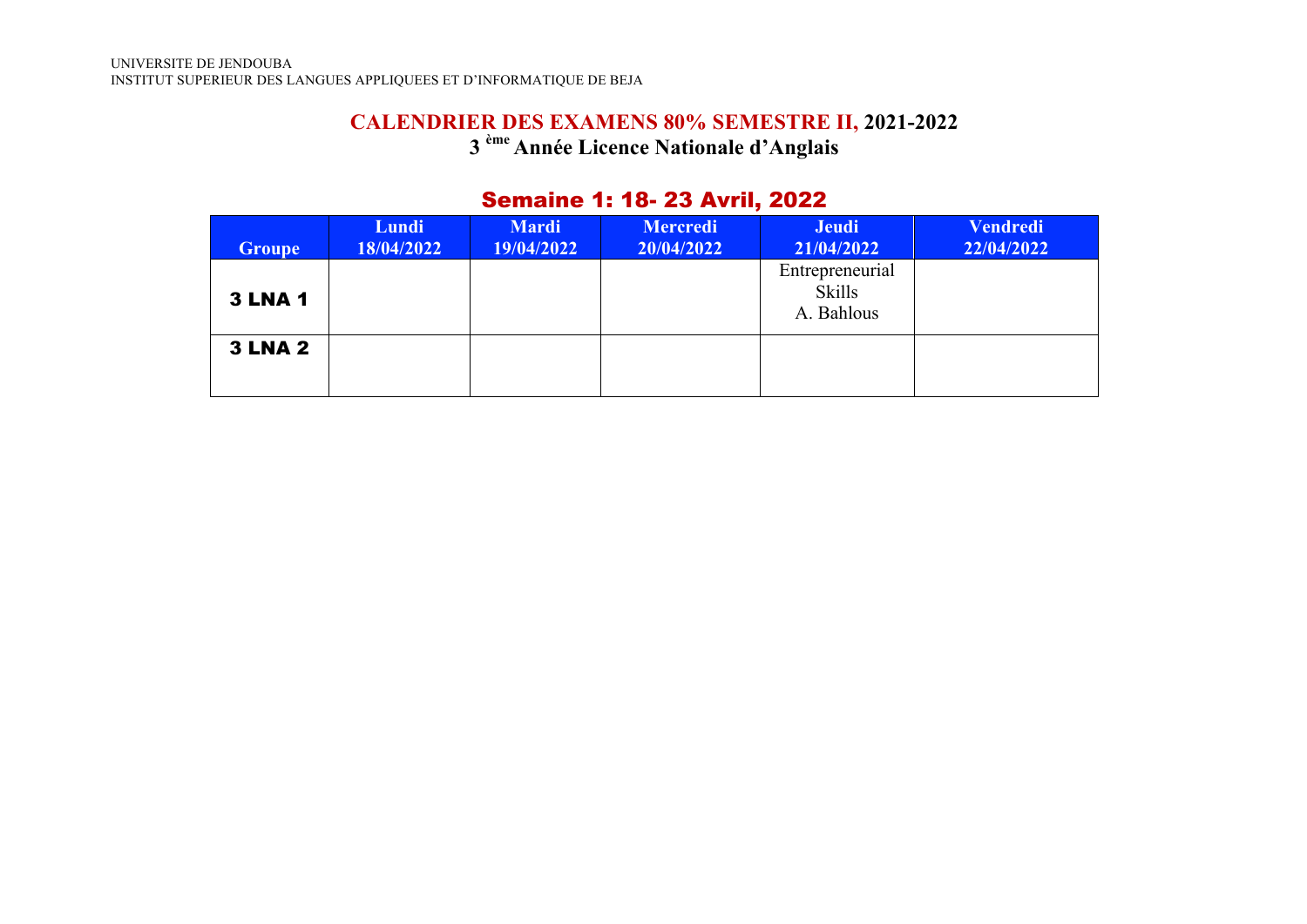### **CALENDRIER DES EXAMENS 80% SEMESTRE II, 2021-2022 3 ème Année Licence Nationale d'Anglais**

| <b>Groupe</b>      | Lundi<br>25/04/2022 | <b>Mardi</b><br>26/04/2022                     | <b>Mercredi</b><br>27/04/2022 | <b>Jeudi</b><br>28/04/2022                                                                  | <b>Vendredi</b><br>29/04/2022              |
|--------------------|---------------------|------------------------------------------------|-------------------------------|---------------------------------------------------------------------------------------------|--------------------------------------------|
| <b>3 LNA1</b>      |                     |                                                | Microteaching<br>T. Kouki     | Arabic for<br>Specific Purposes<br>Ch. Cherif<br>French for<br>Specific Purposes<br>K. Amri |                                            |
| 3 LNA <sub>2</sub> |                     | Arabic for Specific<br>Purposes<br>H. Mkadmini | Microteaching<br>T. Kouki     | French for<br><b>Specific Purposes</b><br>K. Amri                                           | <b>Entrepreneurial Skills</b><br>F. Rezgui |

#### Semaine 2 : 25- 30 Avril, 2022